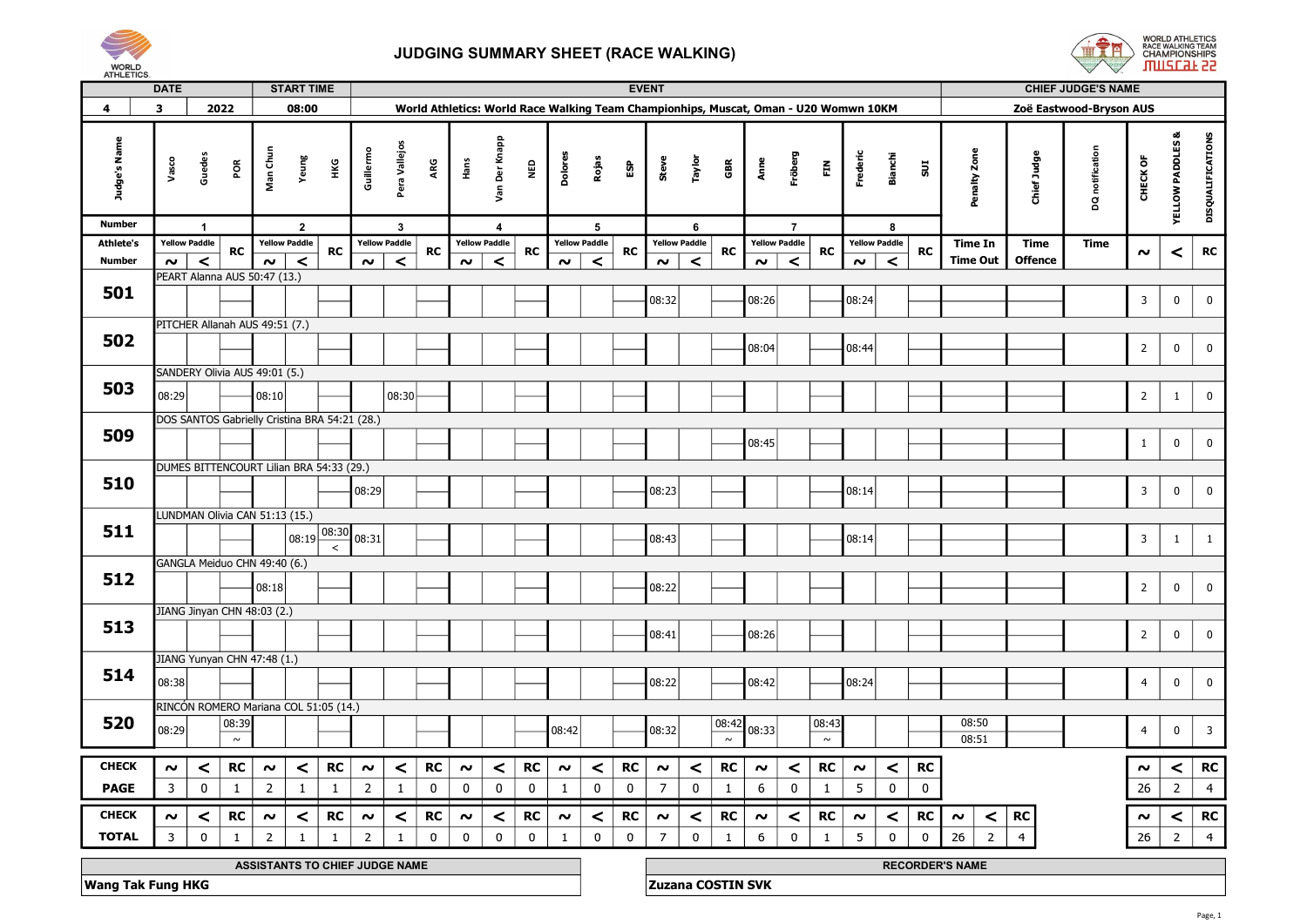

## JUDGING SUMMARY SHEET (RACE WALKING)



|                  | <b>DATE</b>                                                |                              |                 | <b>START TIME</b><br><b>EVENT</b><br><b>CHIEF JUDGE'S NAME</b><br>08:00<br>World Athletics: World Race Walking Team Championhips, Muscat, Oman - U20 Womwn 10KM<br>Zoë Eastwood-Bryson AUS |                      |                 |                |                      |             |                |                      |                                               |                |                      |  |             |                          |             |                 |                |                      |                 |                        |                      |                 |                      |                |                 |                |                                                                |                         |
|------------------|------------------------------------------------------------|------------------------------|-----------------|--------------------------------------------------------------------------------------------------------------------------------------------------------------------------------------------|----------------------|-----------------|----------------|----------------------|-------------|----------------|----------------------|-----------------------------------------------|----------------|----------------------|--|-------------|--------------------------|-------------|-----------------|----------------|----------------------|-----------------|------------------------|----------------------|-----------------|----------------------|----------------|-----------------|----------------|----------------------------------------------------------------|-------------------------|
| $\overline{a}$   | 3                                                          |                              | 2022            |                                                                                                                                                                                            |                      |                 |                |                      |             |                |                      |                                               |                |                      |  |             |                          |             |                 |                |                      |                 |                        |                      |                 |                      |                |                 |                |                                                                |                         |
| Judge's Name     | Vasco                                                      | Guedes                       | POR             | Man Chun                                                                                                                                                                                   | Yeung                | нĸG             | Guillermo      | Pera Vallejos        | ARG         | Hans           | Der Knapp<br>yan     | <b>Q3N</b>                                    | Dolores        | Rojas                |  | និ          | Steve                    | Taylor      | GBR             | Anne           | Fröberg              | $\tilde{\Xi}$   | Frederic               | Bianchi              | $\Xi$           | Penalty Zone         | Chief Judg     | DQ notification | CHECK OF       | ಷ<br><b>YELLOW PADDLES</b>                                     | DISQUALIFICATIONS       |
| <b>Number</b>    |                                                            |                              |                 |                                                                                                                                                                                            | $\overline{2}$       |                 |                | $\mathbf{3}$         |             |                | 4                    |                                               |                | 5                    |  |             |                          | 6           |                 |                | $\overline{7}$       |                 |                        | 8                    |                 |                      |                |                 |                |                                                                |                         |
| <b>Athlete's</b> |                                                            | <b>Yellow Paddle</b>         | <b>RC</b>       |                                                                                                                                                                                            | <b>Yellow Paddle</b> | <b>RC</b>       |                | <b>Yellow Paddle</b> | RC          |                | <b>Yellow Paddle</b> | <b>RC</b>                                     |                | <b>Yellow Paddle</b> |  | RC          | <b>Yellow Paddle</b>     |             | RC              |                | <b>Yellow Paddle</b> | <b>RC</b>       |                        | <b>Yellow Paddle</b> | RC              | <b>Time In</b>       | Time           | Time            | $\sim$         | $\,<$                                                          | RC                      |
| Number           | $\sim$ $\overline{ }$                                      | $\prec$                      |                 | $\sim$<br>MENDOZA Maria Jose ECU 52:44 (21.)                                                                                                                                               | $\prec$              |                 | $\sim$         | $\prec$              |             | $\sim$         | $\prec$              |                                               |                | $\prec$<br>$\sim$    |  |             | $\sim$                   | $\prec$     |                 | $\sim$         | $\prec$              |                 | $\sim$                 | $\prec$              |                 | <b>Time Out</b>      | <b>Offence</b> |                 |                |                                                                |                         |
| 522              |                                                            |                              |                 |                                                                                                                                                                                            |                      |                 |                |                      |             |                |                      |                                               |                |                      |  |             |                          |             |                 |                |                      |                 |                        |                      |                 |                      |                |                 | $\mathbf 0$    | $\mathbf 0$                                                    | $\mathbf 0$             |
|                  |                                                            |                              |                 | REDONDO Lucia ESP 50:41 (12.) TR54.7.4                                                                                                                                                     |                      |                 |                |                      |             |                |                      |                                               |                |                      |  |             |                          |             |                 |                |                      |                 |                        |                      |                 |                      |                |                 |                |                                                                |                         |
| 526              | 08:20                                                      |                              | 08:29<br>$\sim$ | 08:40                                                                                                                                                                                      |                      | 08:48<br>$\sim$ |                |                      |             |                |                      |                                               |                |                      |  |             | 08:22                    |             |                 | 08:26          |                      |                 | 08:15                  |                      | 08:25<br>$\sim$ | $\ast$               |                |                 | 5 <sub>5</sub> | $\mathbf 0$                                                    | $\overline{3}$          |
|                  |                                                            |                              |                 | RICO RUFAS Eva ESP 50:02 (8.)                                                                                                                                                              |                      |                 |                |                      |             |                |                      |                                               |                |                      |  |             |                          |             |                 |                |                      |                 |                        |                      |                 |                      |                |                 |                |                                                                |                         |
| 527              | 08:29                                                      |                              |                 |                                                                                                                                                                                            |                      |                 | 08:39          |                      |             | 08:30          |                      | 08:40<br>$\sim$                               | 08:42          |                      |  |             |                          |             |                 | 08:15          |                      | 08:35<br>$\sim$ |                        |                      |                 |                      |                |                 | 5 <sub>5</sub> | $\mathbf 0$                                                    | $\overline{2}$          |
| 529              |                                                            |                              |                 | SERRET MENENDEZ Griselda ESP 51:29 (17.)                                                                                                                                                   |                      |                 |                |                      |             |                |                      |                                               |                |                      |  |             | 08:22                    |             |                 | 08:15          |                      |                 |                        |                      |                 |                      |                |                 | $\overline{2}$ | $\mathbf 0$                                                    | $\mathbf 0$             |
|                  |                                                            |                              |                 | SEISTO Ellen FIN 57:33 (33.)                                                                                                                                                               |                      |                 |                |                      |             |                |                      |                                               |                |                      |  |             |                          |             |                 |                |                      |                 |                        |                      |                 |                      |                |                 |                |                                                                |                         |
| 533              |                                                            |                              |                 | 08:10                                                                                                                                                                                      |                      |                 | 08:42          |                      |             |                |                      |                                               |                |                      |  |             | 08:24                    |             |                 |                |                      |                 |                        |                      |                 |                      |                |                 | $\mathbf{3}$   | 0                                                              | $\pmb{0}$               |
|                  |                                                            |                              |                 | VEIKKOLA Heta FIN 48:11 (3.)                                                                                                                                                               |                      |                 |                |                      |             |                |                      |                                               |                |                      |  |             |                          |             |                 |                |                      |                 |                        |                      |                 |                      |                |                 |                |                                                                |                         |
| 534              |                                                            |                              |                 | 08:38                                                                                                                                                                                      |                      |                 |                |                      |             |                |                      |                                               | 08:40          |                      |  |             | 08:31                    |             |                 |                |                      |                 |                        |                      |                 |                      |                |                 | $\mathbf{3}$   | $\mathbf 0$                                                    | $\mathbf 0$             |
|                  |                                                            |                              |                 | CARRE Elvina FRA 50:26 (11.)                                                                                                                                                               |                      |                 |                |                      |             |                |                      |                                               |                |                      |  |             |                          |             |                 |                |                      |                 |                        |                      |                 |                      |                |                 |                |                                                                |                         |
| 536              |                                                            |                              |                 | 08:29                                                                                                                                                                                      |                      |                 |                |                      |             | 08:11          |                      | 08:27<br>$\sim$                               | 08:26          |                      |  |             | 08:22                    |             |                 |                |                      |                 | 08:24                  |                      |                 |                      |                |                 | 5 <sub>5</sub> | $\mathbf 0$                                                    | $\mathbf{1}$            |
|                  |                                                            |                              |                 | DELAHAIE Ana FRA 53:20 (23.)                                                                                                                                                               |                      |                 |                |                      |             |                |                      |                                               |                |                      |  |             |                          |             |                 |                |                      |                 |                        |                      |                 |                      |                |                 |                |                                                                |                         |
| 537              |                                                            |                              |                 |                                                                                                                                                                                            |                      |                 |                |                      |             |                |                      |                                               |                |                      |  |             |                          |             |                 |                |                      |                 |                        |                      |                 |                      |                |                 | $\pmb{0}$      | $\mathbf 0$                                                    | $\bf{0}$                |
|                  |                                                            |                              |                 | SONNTAG Lena GER 52:28 (20.)                                                                                                                                                               |                      |                 |                |                      |             |                |                      |                                               |                |                      |  |             |                          |             |                 |                |                      |                 |                        |                      |                 |                      |                |                 |                |                                                                |                         |
| 542              |                                                            |                              |                 |                                                                                                                                                                                            |                      |                 |                |                      |             |                |                      |                                               |                |                      |  |             | 08:23                    |             |                 |                |                      |                 |                        |                      |                 |                      |                |                 | 1              | $\mathbf 0$                                                    | $\mathbf 0$             |
|                  |                                                            | PATEL Reshma IND 53:01 (22.) |                 |                                                                                                                                                                                            |                      |                 |                |                      |             |                |                      |                                               |                |                      |  |             |                          |             |                 |                |                      |                 |                        |                      |                 |                      |                |                 |                |                                                                |                         |
| 553              | 08:20                                                      |                              |                 | 08:19                                                                                                                                                                                      |                      | 08:41<br>$\sim$ |                |                      |             |                |                      |                                               |                |                      |  |             | 08:12                    |             | 08:22<br>$\sim$ | 08:15          |                      | 08:21<br>$\sim$ | 08:14                  |                      |                 | 08:52<br>08:53       |                |                 | 5              | $\mathbf 0$                                                    | $\overline{\mathbf{3}}$ |
| <b>CHECK</b>     | $\sim$                                                     | $\prec$                      | <b>RC</b>       | $\sim$                                                                                                                                                                                     | $\prec$              | <b>RC</b>       | $\sim$         | $\prec$              | RC          | $\sim$         | $\prec$              | <b>RC</b>                                     | $\sim$         | $\prec$              |  | <b>RC</b>   | $\sim$                   | $\prec$     | <b>RC</b>       | $\sim$         | $\prec$              | <b>RC</b>       | $\sim$                 | $\prec$              | <b>RC</b>       |                      |                |                 | $\sim$         | $\prec$                                                        | <b>RC</b>               |
| <b>PAGE</b>      | $\overline{3}$                                             | 0                            | -1              | 5                                                                                                                                                                                          | 0                    | $\overline{2}$  | $\overline{2}$ | 0                    | $\mathbf 0$ | $\overline{2}$ | 0                    | $\overline{2}$                                | 3              | 0                    |  | $\mathbf 0$ | $\overline{7}$           | 0           |                 | $\overline{a}$ | 0                    | $\overline{2}$  | $\overline{3}$         | $\mathbf 0$          | -1              |                      |                |                 | 29             | $\mathbf 0$                                                    | 9                       |
| <b>CHECK</b>     | $\sim$                                                     | $\prec$                      | <b>RC</b>       | $\sim$                                                                                                                                                                                     | $\prec$              | <b>RC</b>       | $\sim$         | $\prec$              | <b>RC</b>   | $\sim$         | $\prec$              | <b>RC</b>                                     | $\sim$         | $\prec$              |  | RC          | $\sim$                   | $\prec$     | <b>RC</b>       | $\sim$         | ≺                    | <b>RC</b>       | $\sim$                 | $\prec$              | <b>RC</b>       | $\prec$<br>$\sim$    | RC             |                 | $\sim$         | $\prec$                                                        | <b>RC</b>               |
| <b>TOTAL</b>     | 6                                                          | $\mathbf 0$                  | $\overline{2}$  | $\overline{7}$                                                                                                                                                                             |                      | $\overline{3}$  | $\overline{4}$ |                      | $\mathbf 0$ | $\overline{2}$ | 0                    | 2                                             | $\overline{4}$ | $\mathbf 0$          |  | $\mathbf 0$ | 14                       | $\mathbf 0$ | $\overline{2}$  | 10             | $\mathbf 0$          | $\overline{3}$  | 8                      | $\mathbf 0$          | $\overline{1}$  | 55<br>$\overline{2}$ | 13             |                 | 55             | $\overline{2}$                                                 | 13                      |
|                  |                                                            |                              |                 |                                                                                                                                                                                            |                      |                 |                |                      |             |                |                      |                                               |                |                      |  |             |                          |             |                 |                |                      |                 |                        |                      |                 |                      |                |                 |                |                                                                |                         |
|                  | ASSISTANTS TO CHIEF JUDGE NAME<br><b>Wang Tak Fung HKG</b> |                              |                 |                                                                                                                                                                                            |                      |                 |                |                      |             |                |                      |                                               |                |                      |  |             | <b>Zuzana COSTIN SVK</b> |             |                 |                |                      |                 | <b>RECORDER'S NAME</b> |                      |                 |                      |                |                 |                |                                                                |                         |
|                  |                                                            |                              |                 |                                                                                                                                                                                            |                      |                 |                |                      |             |                |                      | <b>ILIDGING SHMMARY SHEET (RACE WAI KING)</b> |                |                      |  |             |                          |             |                 |                |                      |                 |                        |                      |                 |                      |                | 前方              |                | <b>WORLD ATHLETICS<br/>RACE WALKING TEAM<br/>CHAMPIONSHIPS</b> |                         |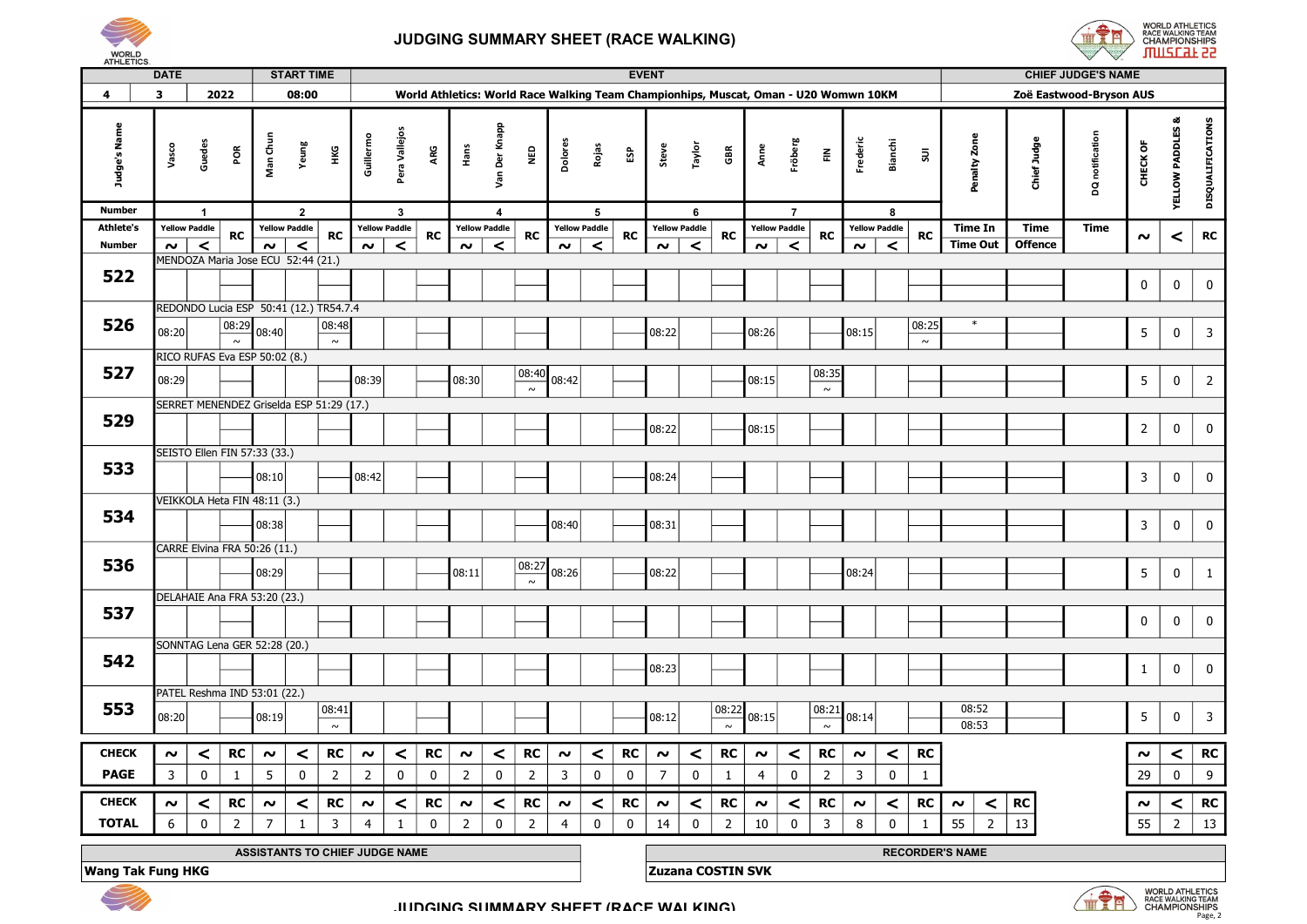

## JUDGING SUMMARY SHEET (RACE WALKING)



Page, 3

| ATHLETICS.                       |                     |                      |                             |                                                       |                                  |                     |                      |                                      |                |                      |                  |                      |                      |                |                         |                     |                         |                |                          |                      |                                                                                      |                     |                         |                          |                        |                           | $\vee$<br>$\vee$          |                |                                                                             |                         |  |  |
|----------------------------------|---------------------|----------------------|-----------------------------|-------------------------------------------------------|----------------------------------|---------------------|----------------------|--------------------------------------|----------------|----------------------|------------------|----------------------|----------------------|----------------|-------------------------|---------------------|-------------------------|----------------|--------------------------|----------------------|--------------------------------------------------------------------------------------|---------------------|-------------------------|--------------------------|------------------------|---------------------------|---------------------------|----------------|-----------------------------------------------------------------------------|-------------------------|--|--|
| <b>DATE</b><br><b>START TIME</b> |                     |                      |                             |                                                       |                                  |                     |                      |                                      |                |                      |                  | <b>EVENT</b>         |                      |                |                         |                     |                         |                |                          |                      |                                                                                      |                     |                         |                          |                        | <b>CHIEF JUDGE'S NAME</b> |                           |                |                                                                             |                         |  |  |
| 4                                | 3                   |                      | 2022                        | 08:00                                                 |                                  |                     |                      |                                      |                |                      |                  |                      |                      |                |                         |                     |                         |                |                          |                      | World Athletics: World Race Walking Team Championhips, Muscat, Oman - U20 Womwn 10KM |                     |                         |                          |                        |                           | Zoë Eastwood-Bryson AUS   |                |                                                                             |                         |  |  |
| Judge's Name                     | Vasco               | Guedes               | ΡÕ                          | Man Chun<br>Yeung                                     | НKG                              | Guillermo           | Pera Vallejos        | ARG                                  |                | Hans                 | Der Knapp<br>Van | <b>Q3N</b>           | <b>Dolores</b>       | Rojas          | និ                      | Steve               | Taylor                  | ã              | Anne                     | Fröberg              | 룬                                                                                    | Frederic            | Bianchi                 | $\overline{\mathsf{su}}$ | Penalty Zone           | Chief Jdge                | DQ notification           | CHECK OF       | య<br><b>YELLOW PADDLES</b>                                                  | DISQUALIFICATIONS       |  |  |
| <b>Number</b>                    |                     | -1                   |                             | $\overline{2}$                                        |                                  |                     | 3                    |                                      |                |                      | 4                |                      |                      | 5              |                         |                     | -6                      |                |                          | - 7                  |                                                                                      |                     | 8                       |                          |                        |                           |                           |                |                                                                             |                         |  |  |
| <b>Athlete's</b>                 |                     | <b>Yellow Paddle</b> | RC                          | <b>Yellow Paddle</b>                                  | <b>RC</b>                        |                     | <b>Yellow Paddle</b> | <b>RC</b>                            |                | <b>Yellow Paddle</b> |                  | <b>RC</b>            | <b>Yellow Paddle</b> |                | <b>RC</b>               |                     | Yellow Paddle           | RC             |                          | <b>Yellow Paddle</b> | <b>RC</b>                                                                            |                     | <b>Yellow Paddle</b>    | RC                       | Time In                | Time                      | Time                      | $\sim$         | $\,<$                                                                       | RC                      |  |  |
| Number                           | $\sim$ $\mid$       | $\prec$              |                             | $\prec$<br>$\sim$<br>DI DATO Vittoria ITA 50:20 (10.) |                                  | $\sim$              | $\prec$              |                                      |                | $\sim$               | $\prec$          |                      | $\sim$               | $\prec$        |                         | $\sim$              | $\prec$                 |                | $\sim$                   | $\prec$              |                                                                                      | $\sim$              | $\prec$                 |                          | <b>Time Out</b>        | <b>Offence</b>            |                           |                |                                                                             |                         |  |  |
| 556                              |                     |                      |                             |                                                       |                                  |                     |                      |                                      |                |                      |                  |                      | 08:26                |                | 08:31<br>$\sim$         |                     |                         |                |                          |                      |                                                                                      |                     |                         |                          |                        |                           |                           | $\mathbf{1}$   | $\mathbf 0$                                                                 | $\mathbf{1}$            |  |  |
|                                  |                     |                      |                             | FIORINI Sofia ITA 52:08 (19.)                         |                                  |                     |                      |                                      |                |                      |                  |                      |                      |                |                         |                     |                         |                |                          |                      |                                                                                      |                     |                         |                          |                        |                           |                           |                |                                                                             |                         |  |  |
| 557                              |                     |                      |                             | 08:30                                                 |                                  |                     |                      |                                      |                | 08:31                |                  | $\frac{08:38}{\sim}$ |                      | 08:21          |                         | 08:33               |                         |                |                          |                      |                                                                                      |                     | 08:47                   |                          |                        |                           |                           | $\overline{2}$ | $\overline{\mathbf{3}}$                                                     | $\mathbf{1}$            |  |  |
|                                  |                     |                      | TRAINA Giada ITA DNF        |                                                       |                                  |                     |                      |                                      |                |                      |                  |                      |                      |                |                         |                     |                         |                |                          |                      |                                                                                      |                     |                         |                          |                        |                           |                           |                |                                                                             |                         |  |  |
| 558                              |                     | 08:20                |                             |                                                       |                                  |                     |                      |                                      |                |                      |                  |                      |                      |                |                         |                     |                         |                |                          |                      |                                                                                      |                     |                         |                          |                        |                           |                           | $\mathbf 0$    | $\mathbf{1}$                                                                | $\mathbf 0$             |  |  |
|                                  |                     |                      |                             | TOXANBAEVA Yasmina KAZ 50:19 (9.)                     |                                  |                     |                      |                                      |                |                      |                  |                      |                      |                |                         |                     |                         |                |                          |                      |                                                                                      |                     |                         |                          |                        |                           |                           |                |                                                                             |                         |  |  |
| 563                              |                     |                      |                             |                                                       |                                  |                     |                      |                                      |                |                      |                  |                      |                      |                |                         |                     | 08:16                   |                |                          |                      |                                                                                      |                     |                         |                          |                        |                           |                           | $\bf{0}$       | $\mathbf{1}$                                                                | $\mathbf 0$             |  |  |
|                                  |                     |                      |                             | KRZYŻANOWSKA Izabela POL 53:41 (25.)                  |                                  |                     |                      |                                      |                |                      |                  |                      |                      |                |                         |                     |                         |                |                          |                      |                                                                                      |                     |                         |                          |                        |                           |                           |                |                                                                             |                         |  |  |
| 573                              |                     |                      |                             |                                                       | 08:31                            |                     |                      |                                      |                |                      |                  |                      |                      |                |                         |                     |                         |                | 08:15                    |                      |                                                                                      |                     | 08:37                   |                          |                        |                           |                           | $\mathbf{1}$   | $\overline{2}$                                                              | $\mathbf 0$             |  |  |
|                                  |                     |                      |                             |                                                       |                                  |                     |                      |                                      |                |                      |                  |                      |                      |                |                         |                     |                         |                |                          |                      |                                                                                      |                     |                         |                          |                        |                           |                           |                |                                                                             |                         |  |  |
| 575                              |                     |                      |                             | ŻELAZNA Magdalena POL 51:51 (18.)                     |                                  |                     |                      |                                      |                |                      |                  |                      |                      | 08:24          | 08:44                   |                     | 08:16                   |                |                          |                      |                                                                                      |                     |                         |                          |                        |                           |                           | $\mathbf 0$    | $\overline{2}$                                                              | $\mathbf{1}$            |  |  |
|                                  |                     |                      |                             | MENDES Inês POR 51:29 (16.)                           |                                  |                     |                      |                                      |                |                      |                  |                      |                      |                | $\,<$                   |                     |                         |                |                          |                      |                                                                                      |                     |                         |                          |                        |                           |                           |                |                                                                             |                         |  |  |
| 576                              |                     |                      |                             |                                                       |                                  |                     |                      |                                      |                |                      |                  |                      |                      |                |                         |                     |                         |                |                          |                      |                                                                                      |                     |                         |                          |                        |                           |                           | $\mathbf 0$    | $\mathbf 0$                                                                 | $\pmb{0}$               |  |  |
|                                  |                     |                      |                             |                                                       |                                  |                     |                      |                                      |                |                      |                  |                      |                      |                |                         |                     |                         |                |                          |                      |                                                                                      |                     |                         |                          |                        |                           |                           |                |                                                                             |                         |  |  |
| 580                              |                     |                      |                             | TUTU Sorana ROU 56:42 (32.)                           |                                  |                     |                      |                                      |                |                      |                  |                      |                      |                |                         |                     |                         |                |                          |                      |                                                                                      |                     |                         |                          |                        |                           |                           |                |                                                                             |                         |  |  |
|                                  |                     |                      |                             | 08:21                                                 |                                  |                     | 08:16                |                                      |                |                      |                  |                      |                      |                |                         | 08:12               |                         |                | 08:04                    |                      |                                                                                      |                     |                         |                          |                        |                           |                           | $\mathbf{3}$   | $\mathbf{1}$                                                                | $\pmb{0}$               |  |  |
|                                  |                     |                      | NELL Janise RSA 54:01 (26.) |                                                       |                                  |                     |                      |                                      |                |                      |                  |                      |                      |                |                         |                     |                         |                |                          |                      |                                                                                      |                     |                         |                          |                        |                           |                           |                |                                                                             |                         |  |  |
| 581                              |                     |                      |                             |                                                       |                                  |                     |                      |                                      |                |                      |                  |                      |                      |                |                         |                     |                         |                |                          |                      |                                                                                      |                     |                         |                          |                        |                           |                           | $\mathbf 0$    | $\pmb{0}$                                                                   | $\pmb{0}$               |  |  |
|                                  |                     |                      |                             | DEVALDOVÁ Karin SVK 56:34 (31.)                       |                                  |                     |                      |                                      |                |                      |                  |                      |                      |                |                         |                     |                         |                |                          |                      |                                                                                      |                     |                         |                          |                        |                           |                           |                |                                                                             |                         |  |  |
| 584                              |                     |                      |                             |                                                       |                                  |                     |                      |                                      |                |                      |                  |                      |                      |                | 08:34                   |                     |                         | 08:35          |                          |                      | 08:21                                                                                |                     |                         |                          | 08:44                  |                           |                           |                |                                                                             |                         |  |  |
|                                  |                     | 08:43                |                             |                                                       |                                  |                     |                      |                                      |                |                      |                  |                      |                      | 08:24          | $\prec$                 |                     | 08:24                   | $\,<$          |                          | 08:15                |                                                                                      |                     | 08:27                   |                          | 08:45                  |                           |                           | $\mathbf 0$    | 5                                                                           | $\overline{\mathbf{3}}$ |  |  |
| <b>CHECK</b>                     | $\sim$              | $\prec$              | RC                          | $\boldsymbol{\sim}$                                   | <b>RC</b><br>$\prec$             | $\boldsymbol{\sim}$ | $\,<$                | RC                                   |                | $\boldsymbol{\sim}$  | $\prec$          | RC                   | $\sim$               | $\,<$          | RC                      | $\boldsymbol{\sim}$ | $\prec$                 | RC             | $\boldsymbol{\sim}$      | $\prec$              | RC                                                                                   | $\sim$              | $\prec$                 | RC                       |                        |                           |                           | $\sim$         | $\prec$                                                                     | <b>RC</b>               |  |  |
| <b>PAGE</b>                      | $\mathbf{0}$        | $\overline{2}$       | $\overline{0}$              | $\overline{2}$<br>$\mathbf{1}$                        | $\overline{\phantom{0}}$         | $\mathbf{0}$        | $\mathbf{1}$         | $\mathbf{0}$                         | $\overline{1}$ |                      | $\mathbf{0}$     | $\overline{1}$       | $\overline{1}$       | $\overline{3}$ | $\overline{3}$          | $\overline{z}$      | $\overline{\mathbf{3}}$ |                | $\overline{2}$           | $\blacksquare$       | $\overline{1}$                                                                       | $\mathbf{0}$        | $\overline{\mathbf{3}}$ | $\overline{0}$           |                        |                           |                           | 7              | 15                                                                          | $6\overline{}$          |  |  |
|                                  |                     |                      |                             |                                                       |                                  |                     |                      |                                      |                |                      |                  |                      |                      |                |                         |                     |                         |                |                          |                      |                                                                                      |                     |                         |                          |                        |                           |                           |                |                                                                             |                         |  |  |
| <b>CHECK</b>                     | $\boldsymbol{\sim}$ | $\prec$              | <b>RC</b>                   | $\boldsymbol{\sim}$                                   | <b>RC</b><br>$\prec$             | $\sim$              | $\prec$              | <b>RC</b>                            |                | $\boldsymbol{\sim}$  | $\prec$          | <b>RC</b>            | $\sim$               | $\prec$        | <b>RC</b>               | $\sim$              | $\prec$                 | <b>RC</b>      | $\boldsymbol{\sim}$      | $\prec$              | <b>RC</b>                                                                            | $\boldsymbol{\sim}$ | $\prec$                 | <b>RC</b>                | $\prec$<br>$\sim$      | <b>RC</b>                 |                           | $\sim$         | $\prec$                                                                     | <b>RC</b>               |  |  |
| <b>TOTAL</b>                     | 6                   | $\overline{2}$       | 2                           | 8                                                     | $\overline{3}$<br>$\overline{3}$ | $\overline{4}$      | $\overline{2}$       | $\Omega$                             |                | $\overline{3}$       | $\mathbf{0}$     | $\overline{3}$       | 5                    | $\overline{3}$ | $\overline{\mathbf{3}}$ | 16                  | $\overline{3}$          | $\overline{3}$ | 12                       | $\mathbf{1}$         | $\overline{4}$                                                                       | 8                   | $\overline{3}$          | $\overline{1}$           | 62<br>17 <sup>1</sup>  | 19                        |                           |                | $62$ 17 19                                                                  |                         |  |  |
|                                  |                     |                      |                             | ASSISTANTS TO CHIEF JUDGE NAME                        |                                  |                     |                      |                                      |                |                      |                  |                      |                      |                |                         |                     |                         |                |                          |                      |                                                                                      |                     |                         |                          | <b>RECORDER'S NAME</b> |                           |                           |                |                                                                             |                         |  |  |
| <b>Wang Tak Fung HKG</b>         |                     |                      |                             |                                                       |                                  |                     |                      |                                      |                |                      |                  |                      |                      |                |                         |                     |                         |                | <b>Zuzana COSTIN SVK</b> |                      |                                                                                      |                     |                         |                          |                        |                           |                           |                |                                                                             |                         |  |  |
|                                  |                     |                      |                             |                                                       |                                  |                     |                      | JUDGING SUMMARY SHEET (RACE WALKING) |                |                      |                  |                      |                      |                |                         |                     |                         |                |                          |                      |                                                                                      |                     |                         |                          |                        |                           |                           |                | <b>WORLD ATHLETICS<br/>RACE WALKING TEAM<br/>CHAMPIONSHIPS</b><br>umzcar ss |                         |  |  |
| WORLD<br>ATHLETICS.              |                     |                      |                             |                                                       |                                  |                     |                      |                                      |                |                      |                  |                      |                      |                |                         |                     |                         |                |                          |                      |                                                                                      |                     |                         |                          |                        |                           | <b>CHIEF JUDGE'S NAME</b> |                |                                                                             |                         |  |  |
|                                  | <b>DATE</b>         |                      |                             | <b>START TIME</b>                                     |                                  |                     |                      |                                      |                |                      |                  |                      |                      |                |                         | <b>EVENT</b>        |                         |                |                          |                      |                                                                                      |                     |                         |                          |                        |                           |                           |                |                                                                             |                         |  |  |

4 3 2022 08:00 World Athletics: World Race Walking Team Championhips, Muscat, Oman - U20 Womwn 10KM Zoë Eastwood-Bryson AUS